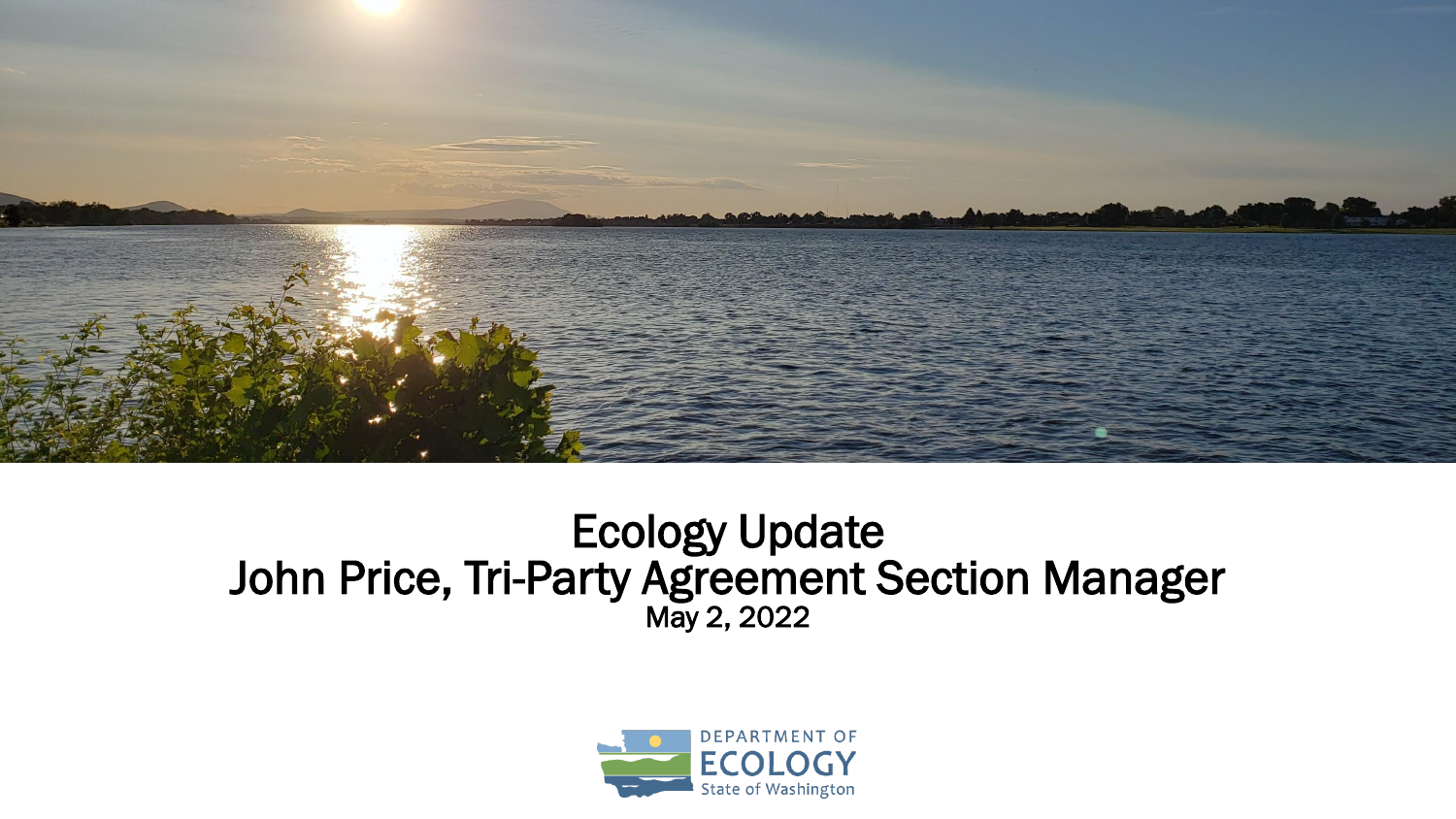

# **Outline**

- •Tank Waste Holistic Negotiations
- •Lifecycle Scope, Schedule and Cost Report
- •Upcoming Tri-Party Agreement Changes
- •Environmental Justice
- Transition to in-person Public Meetings
- •Ecology recruitment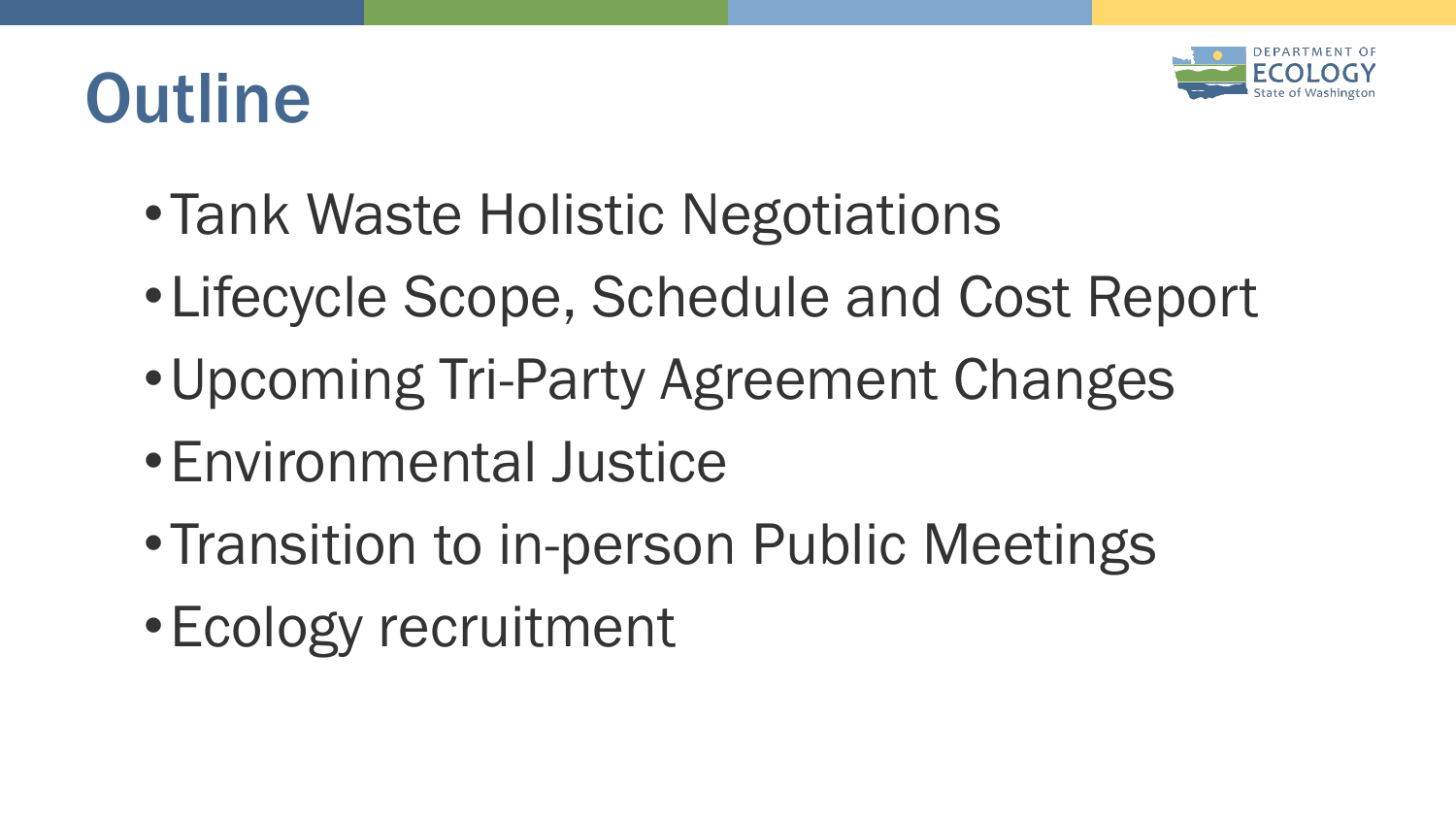## Holistic negotiations for Tank Waste Retrieval and Treatment



- Negotiations include the Tri-Parties plus US Department of Justice (DOJ) and the Washington Attorney General Office
	- Ecology is required to consult with Oregon before finalizing any draft schedule milestones, per Oregon-Washington Hanford Memorandum of Agreement
- Per a mediation agreement, the parties will not discuss status or progress during the negotiations, and
- We are optimistic about the progress of negotiations
- If Tri-Parties (with DOJ endorsement) reach tentative agreement, public outreach and public comment will follow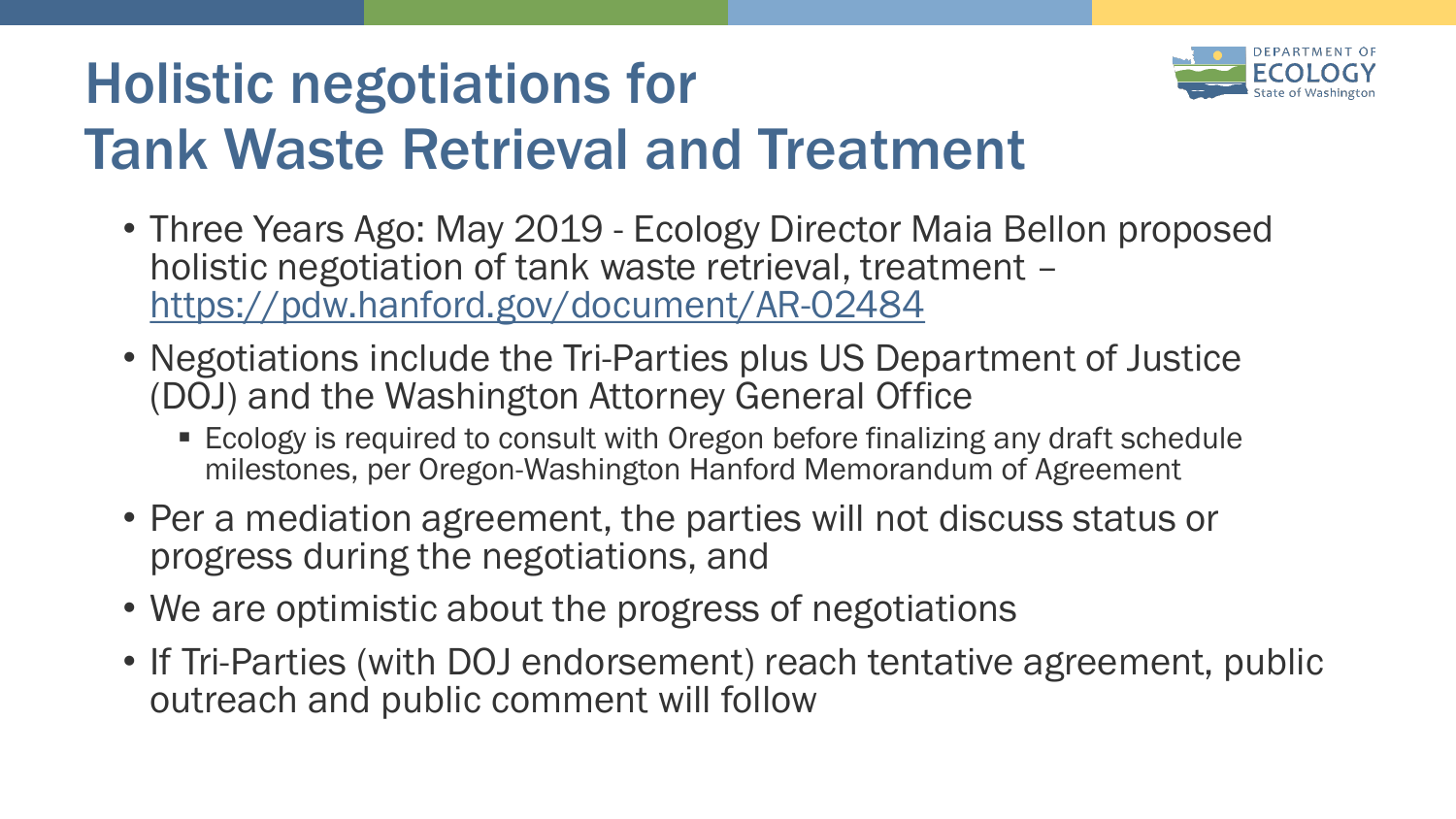## 2022 Hanford Lifecycle Scope, Schedule, and Cost Report

- Summarizes the remaining work scope, schedule, and cost estimates for the Hanford site
	- The active cleanup schedule, using the baseline planning case, is from fiscal year (FY) 2022 to FY 2078, and Long Term Stewardship extends through FY 2095
- DOE issues the report every 3 years<https://go.usa.gov/xE8sB>
	- Public feedback period ended April 29
- The remaining estimated cleanup costs for Hanford include a lowrange estimate of approximately \$300.2 billion and a high-range estimate of approximately \$640.6 billion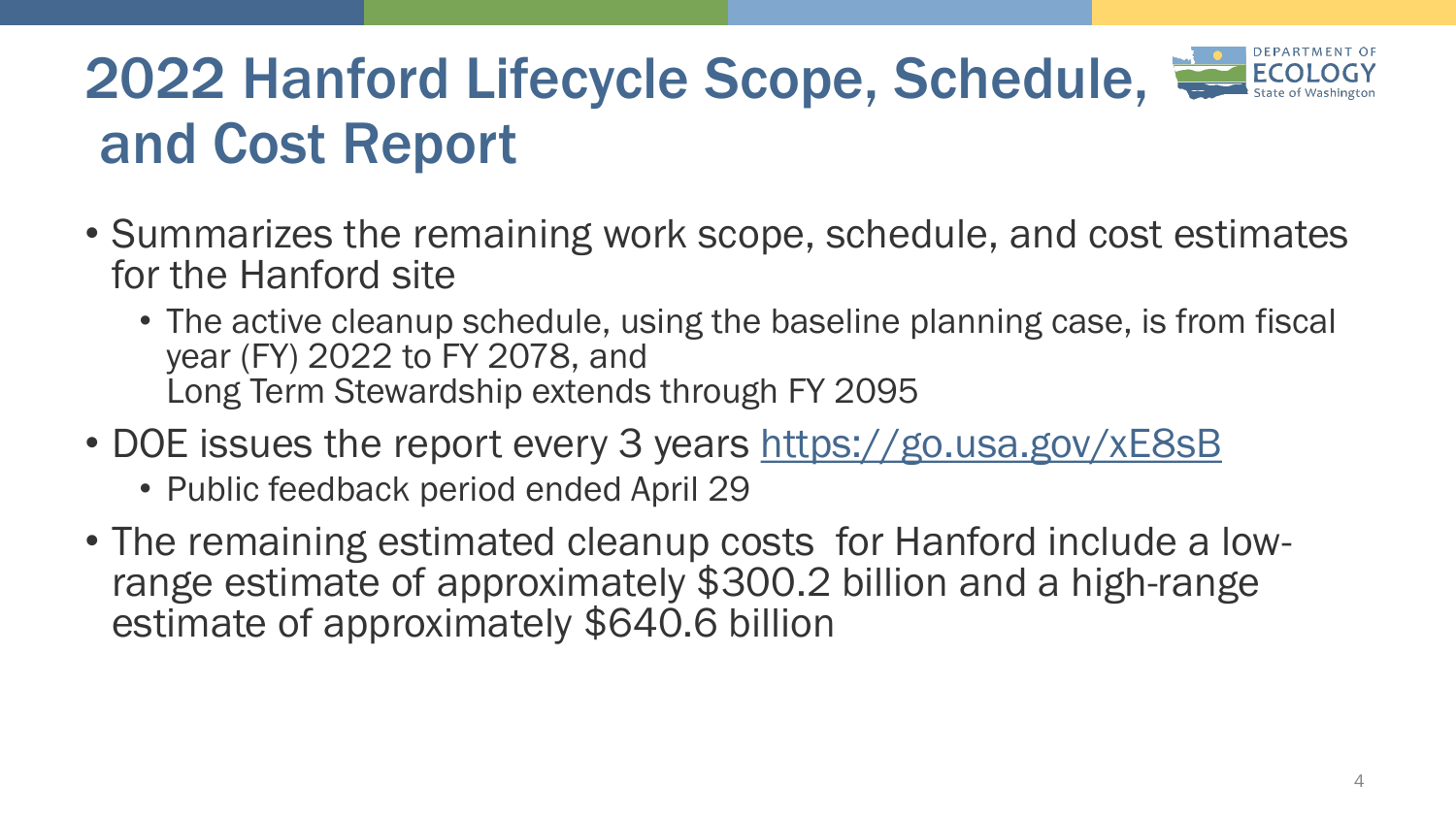

### Upcoming Tri-Party Agreement Changes

- April 27 the Tri-Parties signed a Tentative Agreement that changes or creates 17 schedules milestones
	- The Parties agreed to pilot an "Adaptive Milestone Approach" for identifying scope and schedule for HFFACO milestones for work on the Central Plateau. This Adaptive Milestone Approach aims to define achievable milestones that can demonstrate cleanup progress and be more nimble to emerging priorities, progress, issues, and resource constraints. The approach will utilize decision logic tools to consider varying scenarios, priorities, and constraints to Central Plateau cleanup with a goal of providing objective insight to optimum work sequences and timing of critical work activities.
- The Tri-Parties will hold a public comment period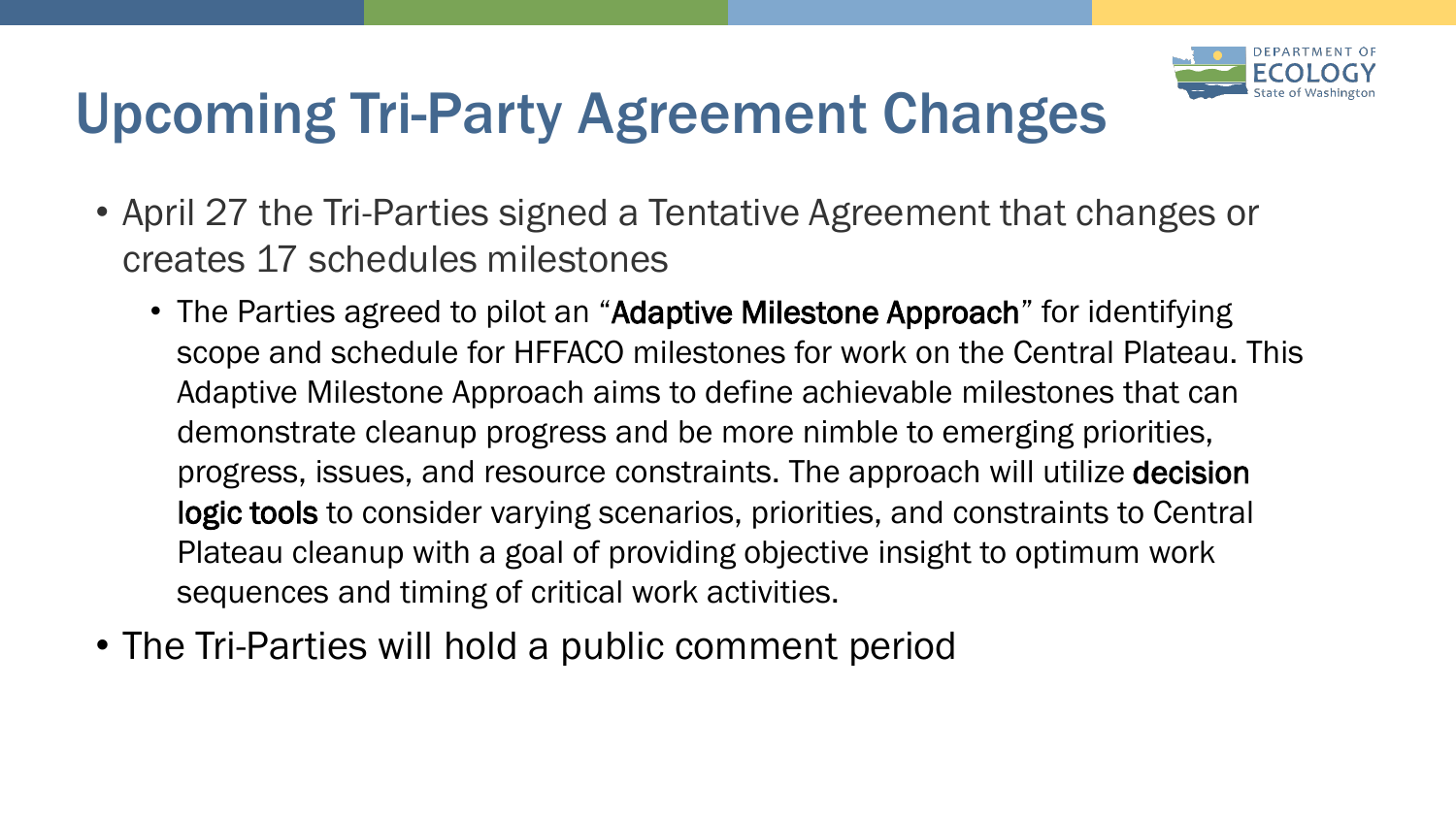

### Environmental Justice (EJ) is receiving increased emphasis from all Tri-Party agencies

- Ecology must implement Washington's Healthy Environment for All (HEAL) Act
- In January EPA released its Draft Environmental Justice Action Plan for its Land Protection and Cleanup Programs
- In November DOE released its Environmental Justice Implementation Progress Report for FY 2020
- Ecology Director, EPA Region 10 Administrator, and DOE Hanford Site Manager meet up to 3 times per year
	- Their April agenda discussed EJ collaboration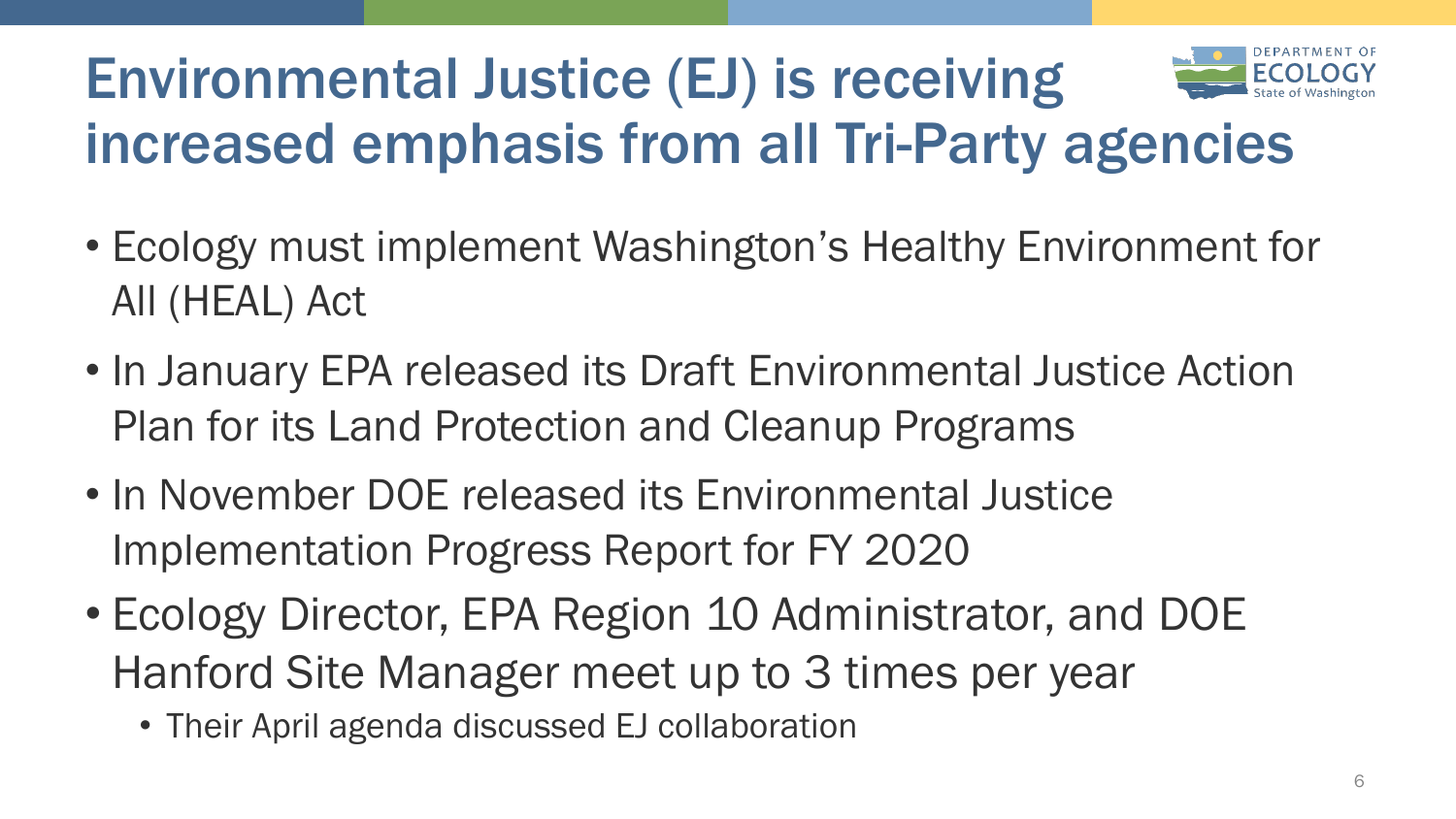

## Healthy Environment for All (HEAL) Act

- In 2021, WA lawmakers passed the HEAL Act.
	- This is a historic step toward eliminating environmental and health disparities in communities of color and low-income populations.
- The state departments of Agriculture, Commerce, *Ecology*, Health, Natural Resources, Transportation, and Puget Sound Partnership are covered by the law, and other agencies may opt into HEAL.
- Ecology created an Office of Equity and Environmental Justice that will provide leadership on environmental justice, HEAL implementation, Title VI compliance, equity analysis, and diversity and inclusion.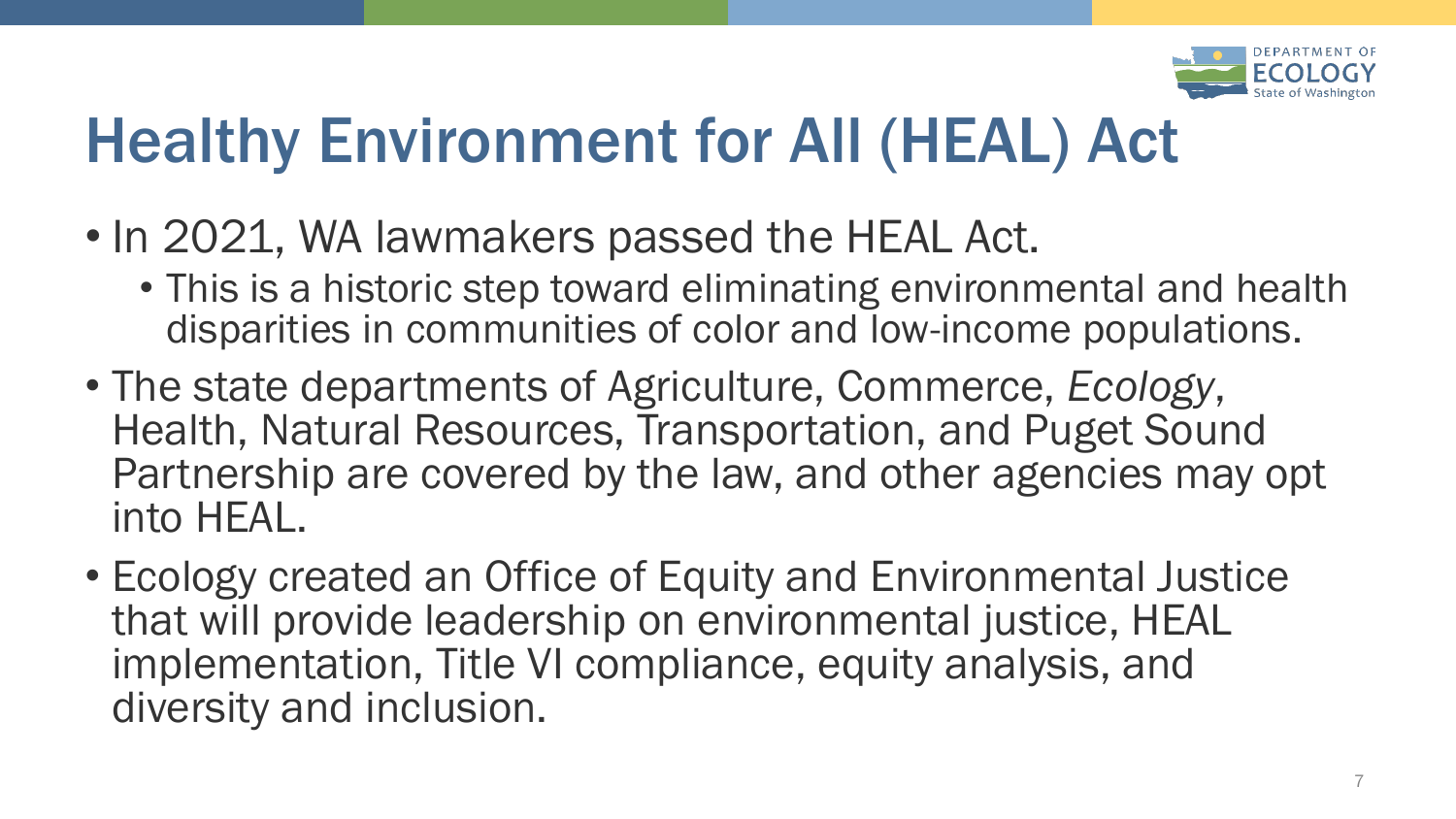

## Environmental justice defined

HEAL establishes a clear definition of environmental justice (EJ) for Washington that expands the Environmental Protection Agency's definition:

*Environmental justice means the fair treatment and meaningful involvement of all people regardless of race, color, national origin, or income with respect to the development, implementation, and enforcement of environmental laws, rules, and policies.* 

*Environmental justice includes addressing disproportionate environmental health impacts in all laws, rules, and policies with environmental impacts by prioritizing vulnerable populations and overburdened communities, the equitable distribution of resources and benefits, and eliminating harm.*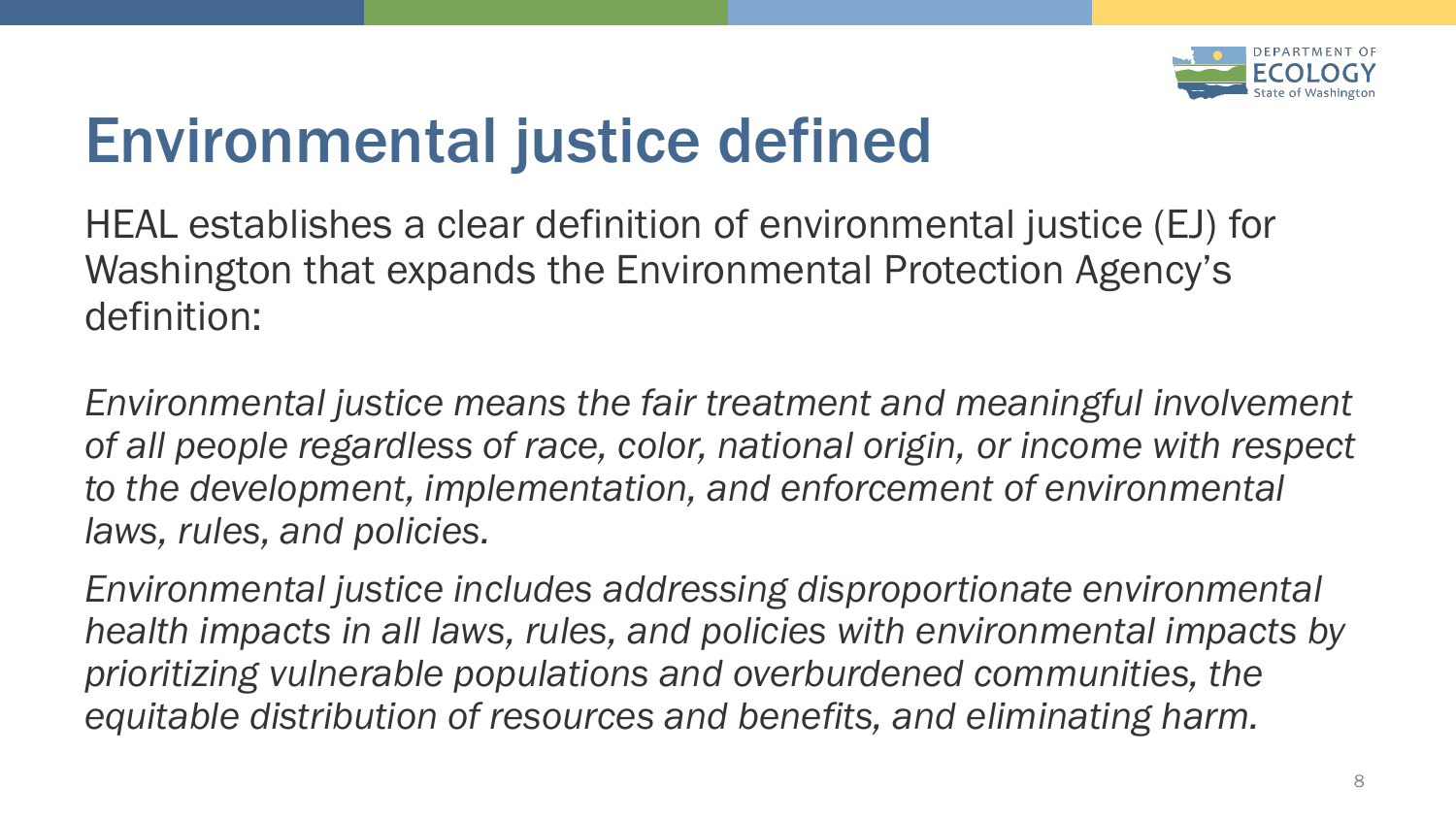

## Goals of the HEAL Act

HEAL implements recommendations from the Environmental Justice Task Force. HEAL mandates we work to:

- Remedy the effects of policies and practices that led to environmental health disparities in communities and improve the health of all people in Washington.
- Prevent and address environmental health disparities in the administration of ongoing and new environmental programs, including allocation of funds.
- Reduce exposure to environmental hazards within Indian country.
- Track and measure the accomplishments of state agency environmental justice implementation.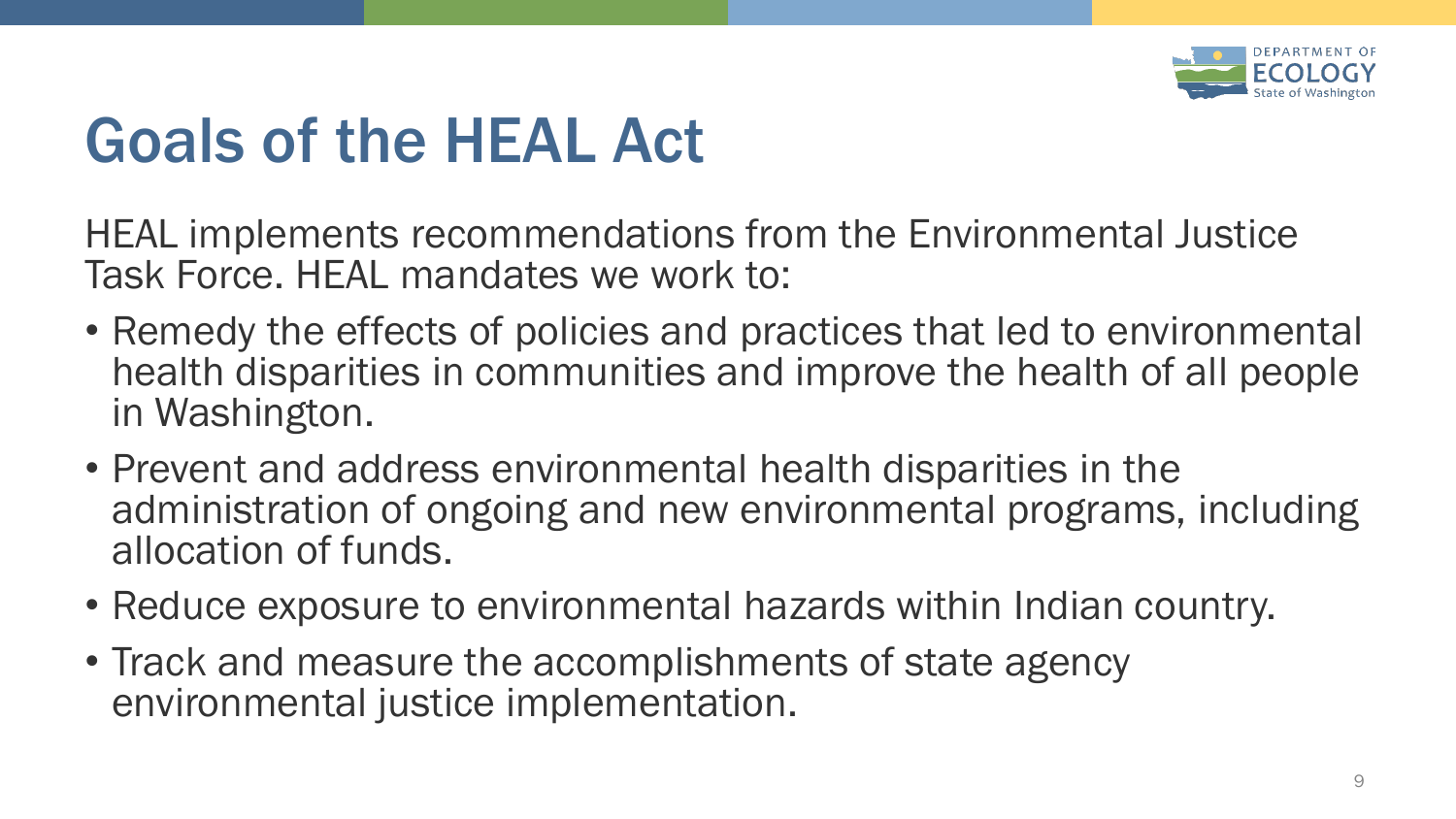

## Transition back to in-person public meeting

- Public meetings have been virtual (on-line and on-the-phone) for the past 2 years due to pandemic-related restrictions
	- A return to in-person meetings is now possible
- What will in-person meetings look like?
	- We anticipate "hybrid" meetings with some physical attendees and some on-line attendees
	- We will have to learn from our experiences with hybrid meetings, to give equal opportunity to on-line attendees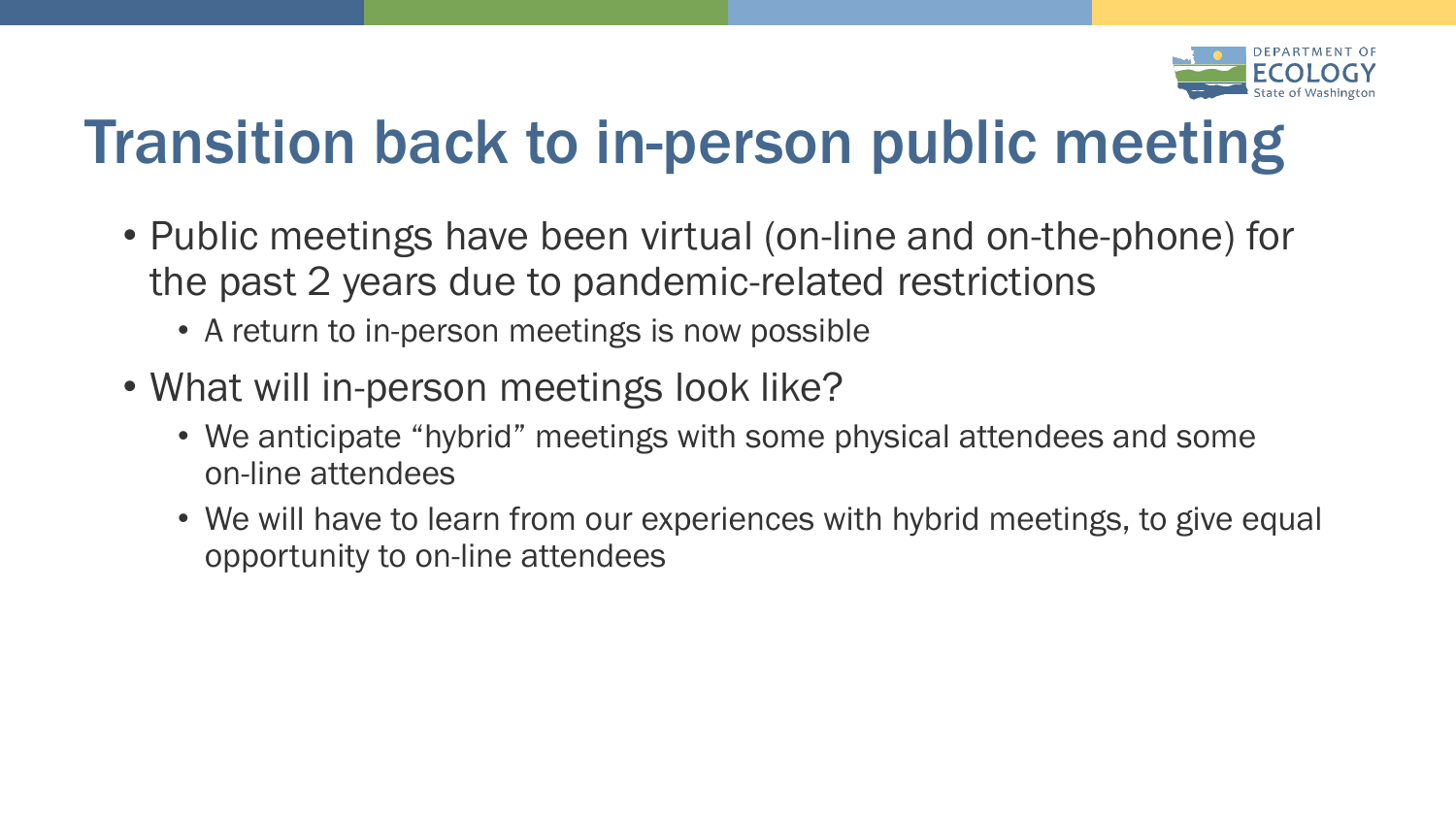

## Recruitment

#### Priorities:

- Over the last 3 months we have had about 26 vacancies.
- Since January we've had 8 new hires.
- Knowledge transfer and mentoring the next generation of our team is critical for longterm success

#### Diversity, Equity, Inclusion and Respect (DEIR):

- There are five competencies associated with DEIR core values to Ecology's work
- Every team member will be expected to become familiar with and practice the first two competencies throughout 2022:
	- DEI knowledge, understanding and commitment
	- Self-awareness and commitment to growth